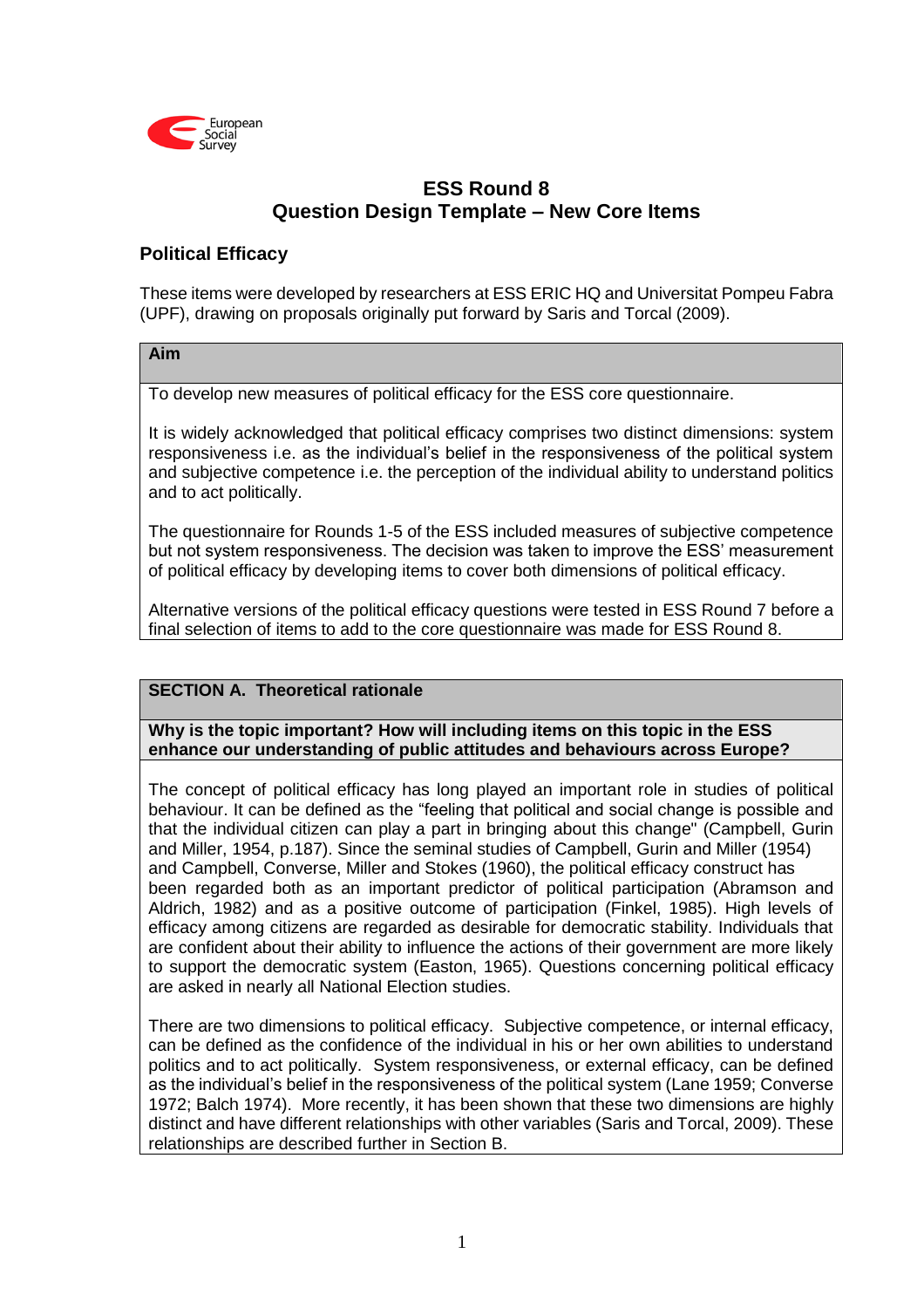# **SECTION B. Relationship with other variables in ESS questionnaire**

#### **Are the items intended to be used primarily as explanatory/background variables or is the topic primarily of interest as a dependent variable?**

Political efficacy is strongly related to other concepts which form part of the ESS core questionnaire. It has been considered both a pre-requisite for and a consequence of satisfaction with democracy, perceived political influence, political trust or engagement in political activities.

Importantly, system responsiveness and subjective competence have been shown to be differently related to other aspects of political behaviour. System responsiveness is very often seen as a correlate of political and social trust and government evaluations (e.g., Abramson and Finifter 1981; Niemi et al., 1991). Subjective competence is frequently considered to be correlated with other variables such as political participation, political interest and political knowledge (Niemi et al., 1991). Both dimensions of political efficacy are also seen as important prerequisites for political engagement, including voting in national elections. (Condon & Holleque, 2013; Finkel, 1985; Vecchione & Caprara 2009).

# **SECTION C. Potential methodological or practical difficulties**

**Provide brief details of any potential methodological or practical difficulties associated with asking about this topic on a face to face cross-national survey** 

The political efficacy items have undergone significant development and testing to test that they provide distinct measures of the two dimensions of political efficacy and that the items are, as far as possible, measurement invariant across countries. Further information on the items' development can be found in Saris and Torcal (2009) and Saris and Revilla (2012).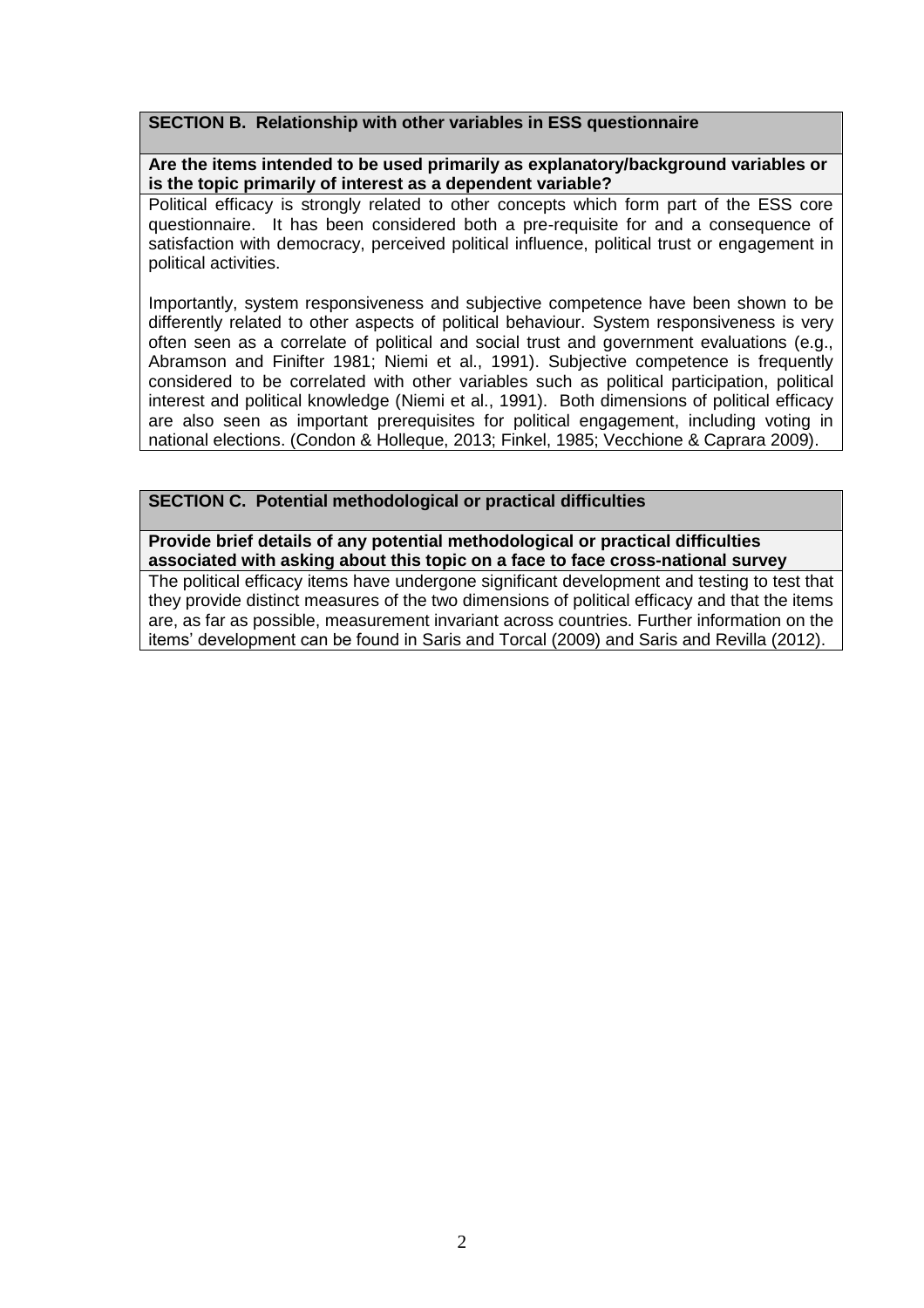# **SECTION D. Measurement**

#### **CONCEPT: System responsiveness**

System responsiveness refers to the individual's belief in the responsiveness of the political system, that is the extent to which people think that politicians and/or political institutions will listen to and/act on the opinions of ordinary citizens.

# **Expected relationship with other concepts**

System responsiveness is expected to be correlated with political and social trust and government evaluations, even though the causal direction is unclear (Finkel, 1985; Quintilier & Hooghe, 2012). Higher levels of system responsiveness are also expected to be associated with higher levels of political participation, including voting in elections.

#### **Final question wording**

- **B2 CARD 5** How much would you say the political system in [country] allows people like you to have a say in what the government does?
	- Not at all 1
	- Very little 2
		- Some 3
			- A lot 4
	- A great deal 5
		- (Refusal) 7
	- (Don't know) 8

**B4 CARD 7** And how much would you say that the political system in [country] allows people like you to have an influence on politics?

- Not at all 1
- Very little 2
	- Some 3
	- A lot 4
- A great deal 5
	- (Refusal) 7
- (Don't know) 8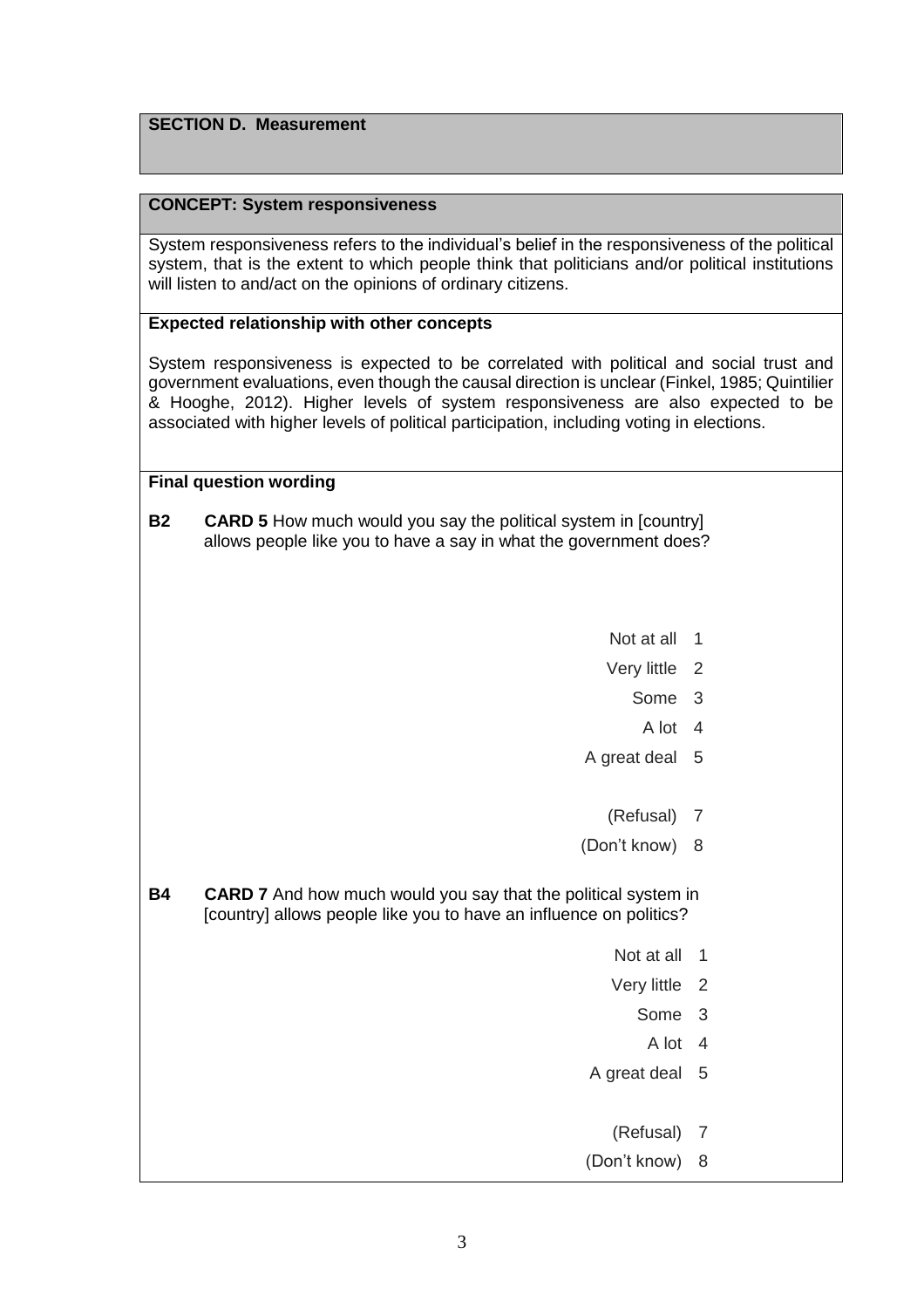## **CONCEPT: Subjective competence**

Subjective competence can be defined as the confidence or belief that an individual has in his or her own abilities to understand politics and to participate in the political process.

#### **Expected relationship with other concepts**

Subjective competence is expected to be correlated with political interest. Higher levels of subjective competence are also expected to be associated with higher levels of political participation, including voting in elections.

#### **Final question wording**

- **B3 CARD 6** How able do you think you are to take an active role in a group involved with political issues?
	- Not at all  $able<sup>1</sup>$  1
		- A little able 2
		- Quite able 3
			- Very able 4
	- Completely able 5
		- (Refusal) 7
		- (Don't know) 8

<sup>1</sup>'Not at all able' in the sense of 'having no chance of being able to take an active role'

**B5 CARD 8** And how confident are you in your own ability to participate in politics?

- Not at all confident**<sup>2</sup>** 1
	- A little confident 2
	- Quite confident 3
	- Very confident 4
- Completely confident 5
	- (Refusal) 7
	- (Don't know) 8

<sup>2</sup> 'Not at all confident' in the sense of 'having no confidence at all in your own ability'